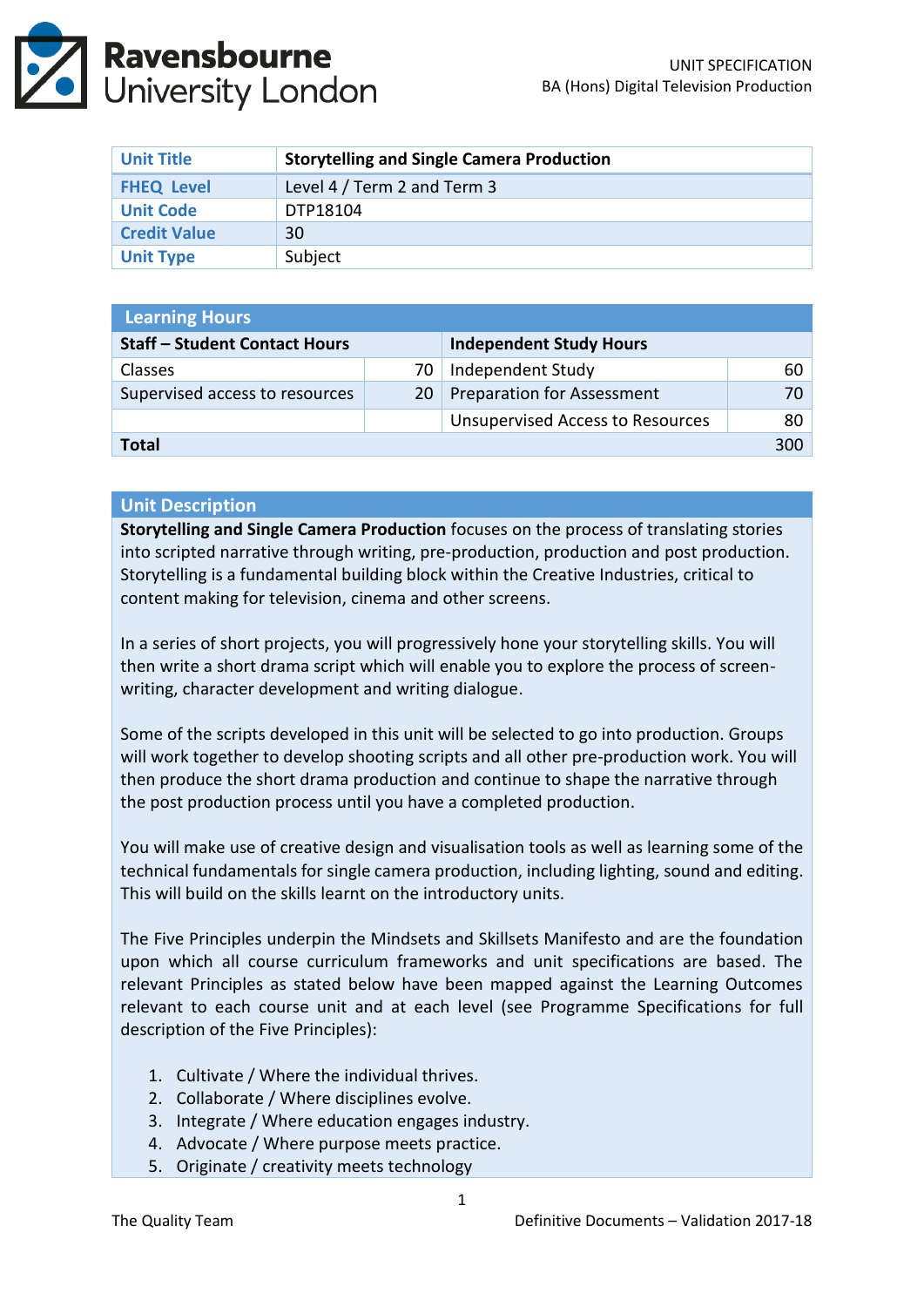# **Unit Indicative Content**

Narrative and storytelling:

- Principles of storytelling. Drama, documentary and other narrative genres. Types of narrative.
- What is a development process and how does it work?

Writing and editing scripts:

- Scripting for drama
- Character development.
- Script formatting.
- Editing scripts.
- Writing and developing dialogue.

Pre-production and shooting approaches:

- Research including: location, casting, production team, production crew and kit.
- Designing for screen: script directions, storyboarding, art-direction and sound design.
- Describing the shot: framing, camera angle, composition, tonal range, "look", focus, depth of field etc.
- Lighting design natural light/shadow, a range of controlled and reflected lighting.
- Building worlds through sound

Technical preparation and training

- Sound recording for location.
- Approaches to camera: framing, camera angle, composition, tonal range, "look", focus, depth of field, camera motion (i.e. cranes, jibs, dollies, tracks and Steadicam)
- Lighting approaches on location
- Working with actors: casting process, frameworks for directing actors, rehearsals and read-throughs.
- Directing and crewing location drama
- Post-production processes in programme-making for drama and documentary

### **Unit Aims**

Development of ideas, projects, scripts and plans for drama

Understand processes for creatively developing narrative in a range of media and genres.

Structure a narrative and develop character without reliance on dialogue.

Understand the range of techniques available in storytelling including building aural and visual worlds, exploring framing and movement, and editing and scripting.

Integrate the visual aspects of a programme and screen directions into a script.

Understand the development, pre-production, production and post-production processes

Increase individual confidence in craft and operational skills.

Produce a number of well-constructed short narrative pieces to a high standard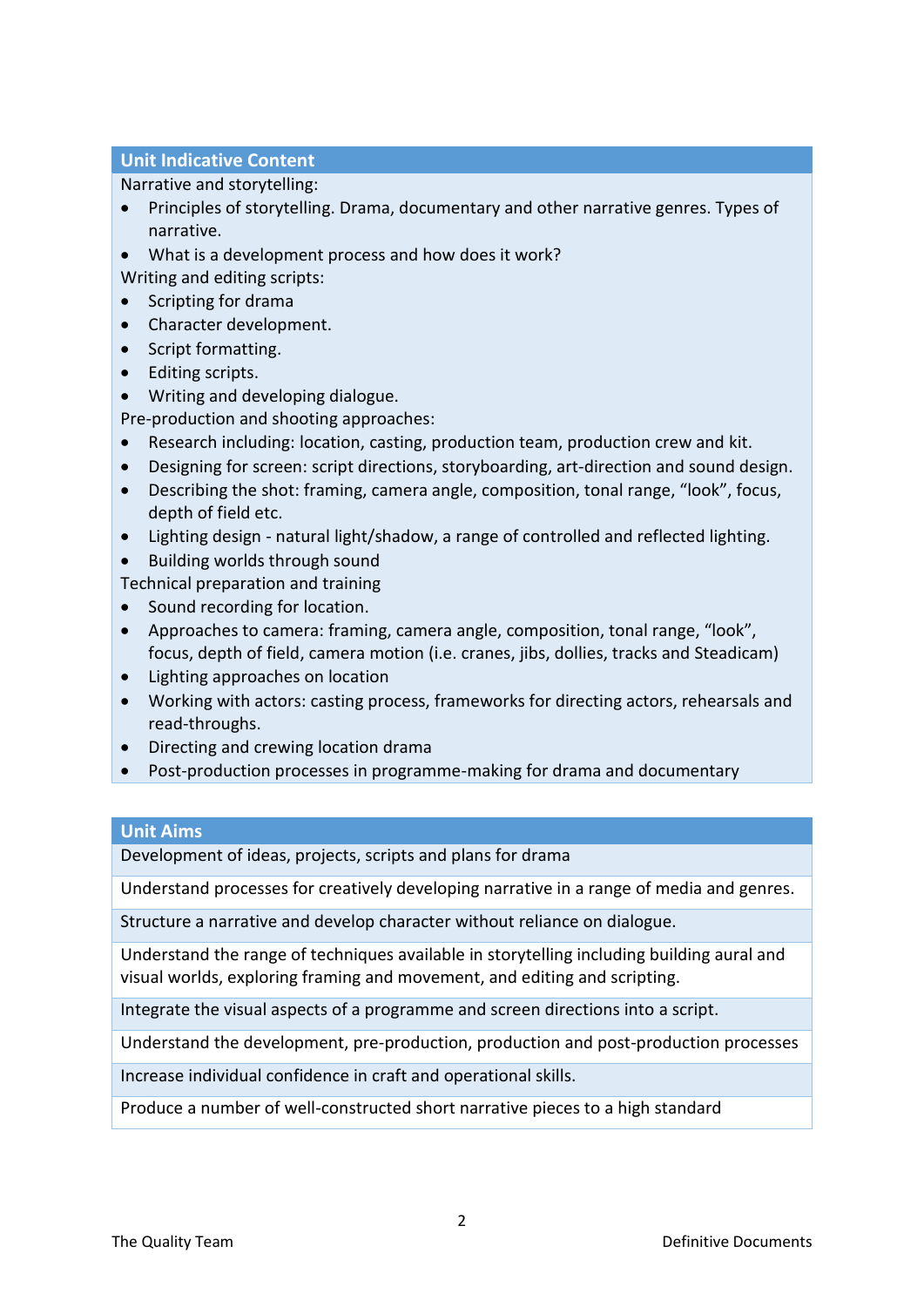# **Unit Learning Outcomes**

**LO2 Concept/Ideation -** Generate first concept ideas or strategic project themes drawing upon reference to acquired research materials

**LO4 (Pre) Production -** Identify, select and apply an appropriate selection of processes, materials and methods that inform creative and academic practice.

**LO5 Presentation/Storytelling for Influence** - Evidence effective communication of projects, whether in visual, oral or written form.

**LO6 Critical and creative mindsets -** Demonstrate enquiry into what makes good practice - both creatively and academically

## **Learning and Teaching Methods**

This unit will be delivered using a combination of:

- Briefings
- **•** Lectures
- Project work
- Seminars
- Workshops
- Group work
- Online activity
- Individual Presentations and critiques
- Self-directed independent study
- Other (describe below)
- Peer learning, group discussion, guest speakers

| <b>Assessment methods and tasks</b>     |               |  |  |
|-----------------------------------------|---------------|--|--|
| Brief description of assessment methods |               |  |  |
| <b>Assessment tasks</b>                 | Weighting (%) |  |  |
| Individual project work                 | 40%           |  |  |
| Individual project pack and script      |               |  |  |
| Group drama production                  |               |  |  |
| Group production pack                   | 60%           |  |  |
| Individual report (1000 words)          |               |  |  |

### **Indicative Assessment Criteria**

- 1. Completion of a well-presented script following screen-writing conventions. (LO2)
- 2. Professionalism of pre-production paperwork and preparedness for production of a drama programme. (LO4)
- 3. Script development resulting in a convincing narrative, character development and dialogue. (LO5)
- 4. Use well-chosen directional, production and post production techniques to deliver a well-constructed story. (LO5)
- 5. Honest critical reflection on production work and skills developed (LO6)